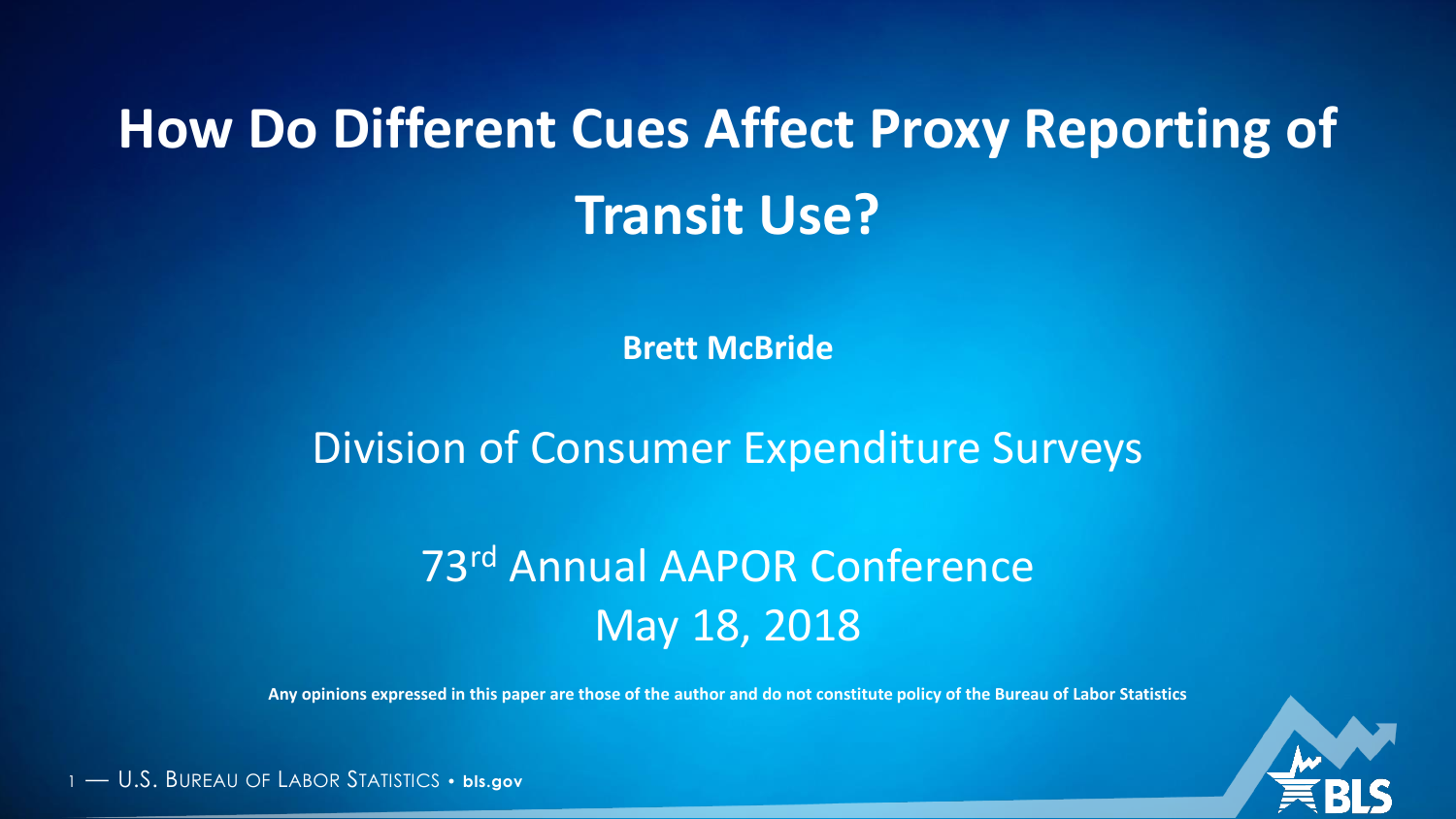# **Consumer Expenditure Survey**

**≻ Consumer Expenditure Quarterly Interview Survey** 

- $\triangleright$  Interviewer asks a HH respondent to report less-frequent and recurrent expenses
- **≻3-month reference period**

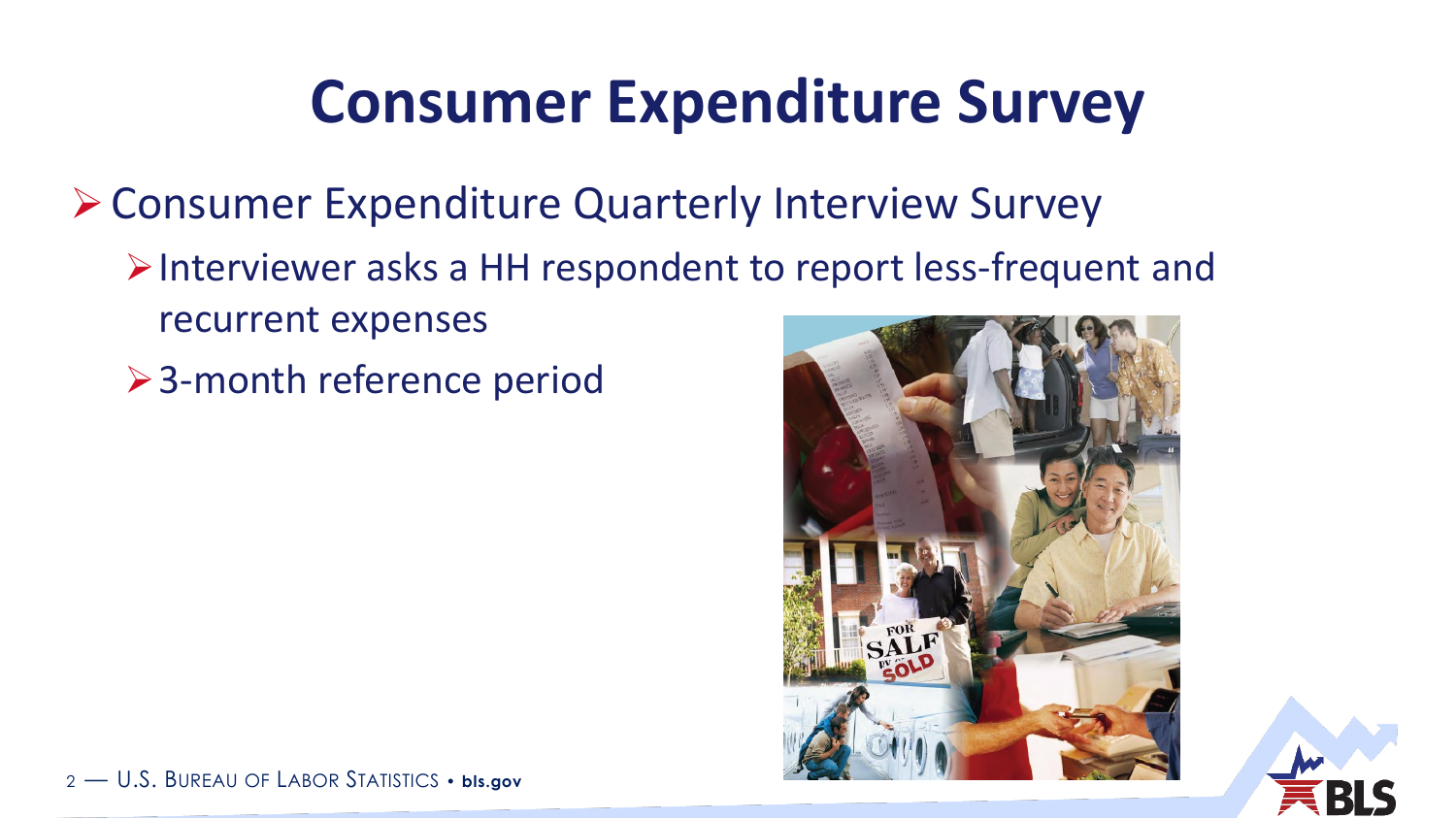# **Proxy Reporting**

Assumption: Proxy reports are of poorer quality

- Certain behaviors associated with spending can limit issues with proxy reporting (Kojetin & Miller, 1993):
	- **>Conversation**
	- $\triangleright$  Participation
	- Observation

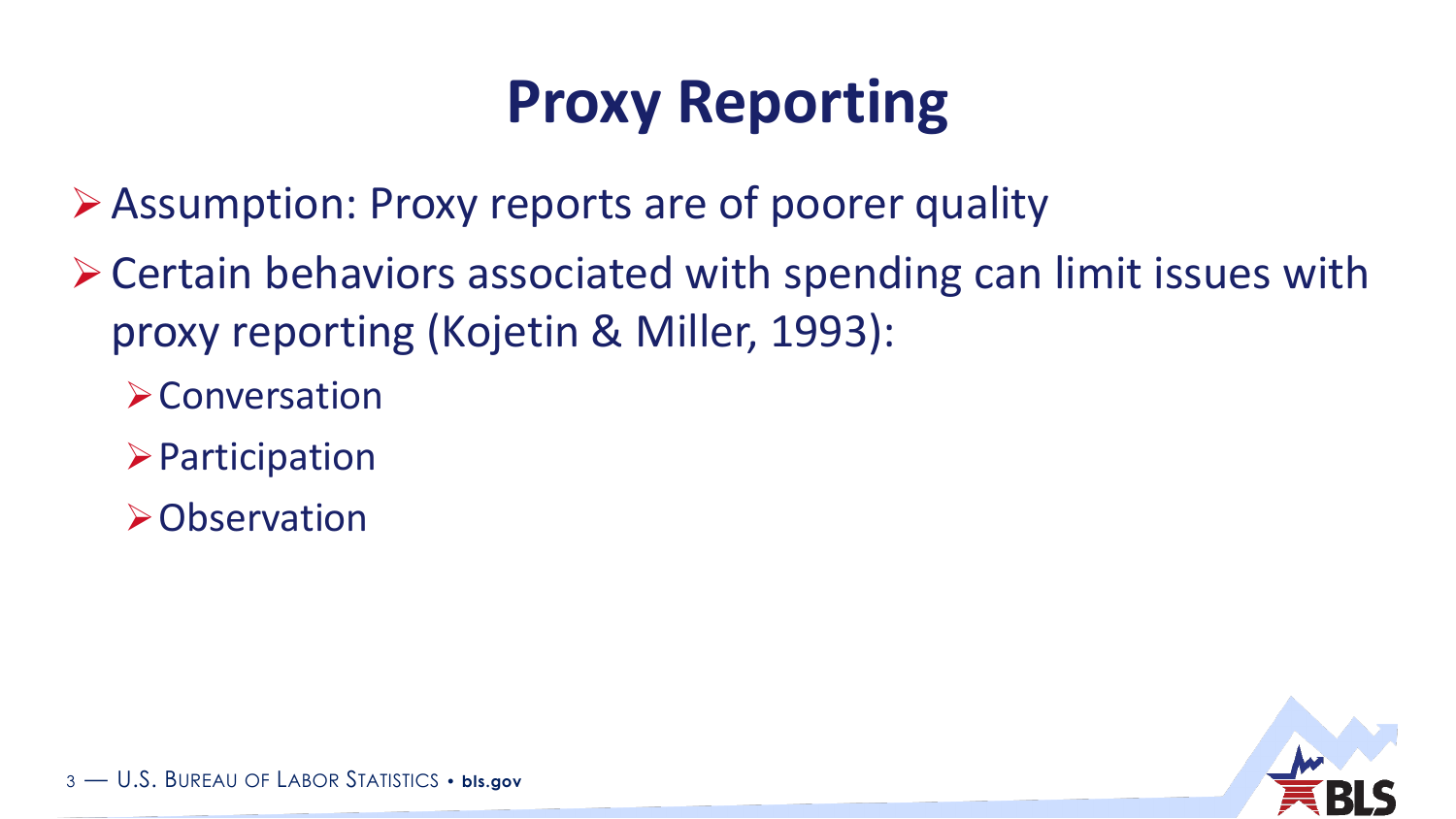# **Proxy Reporting (cont.)**

 $\triangleright$  Certain expenditures more observable than others





▶ Hypothesis: Adding person-directed cues to question about less observable expense will increase reporting

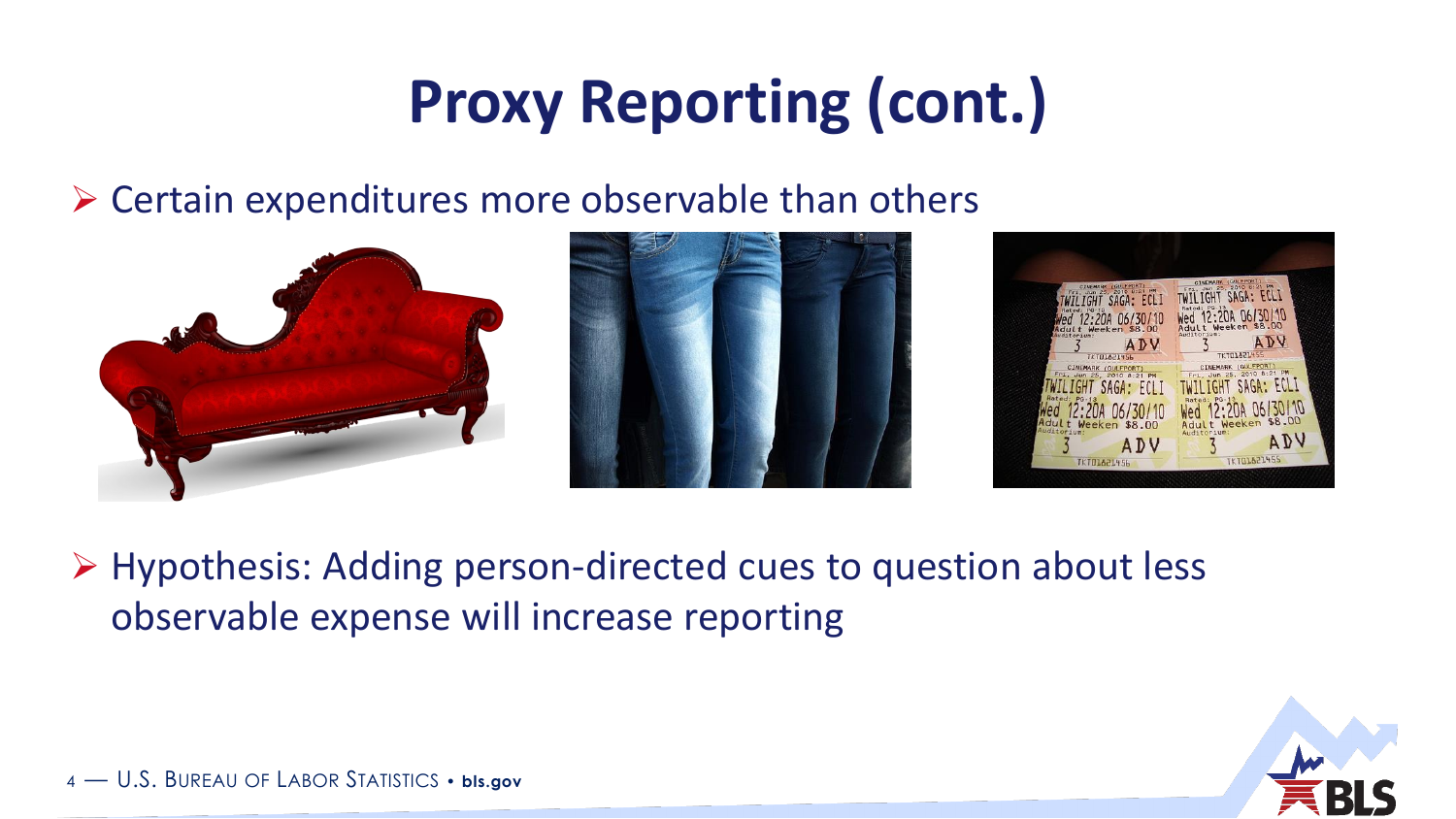# **Public Transportation Question Changes**

### 2017 quarter 1 2017 quarter 2

1) Do [you or any members of your household] use mass transportation services such as a bus, subway, minibus or train? (Do not include expenses covered by employer-provided transit subsidies. Include commuter rail, light rail, and trolleys as mass transit)

1) Do [you/you or any members of your household] pay out-of-pocket for public transportation services such as bus, subway, train, or passenger ferry?

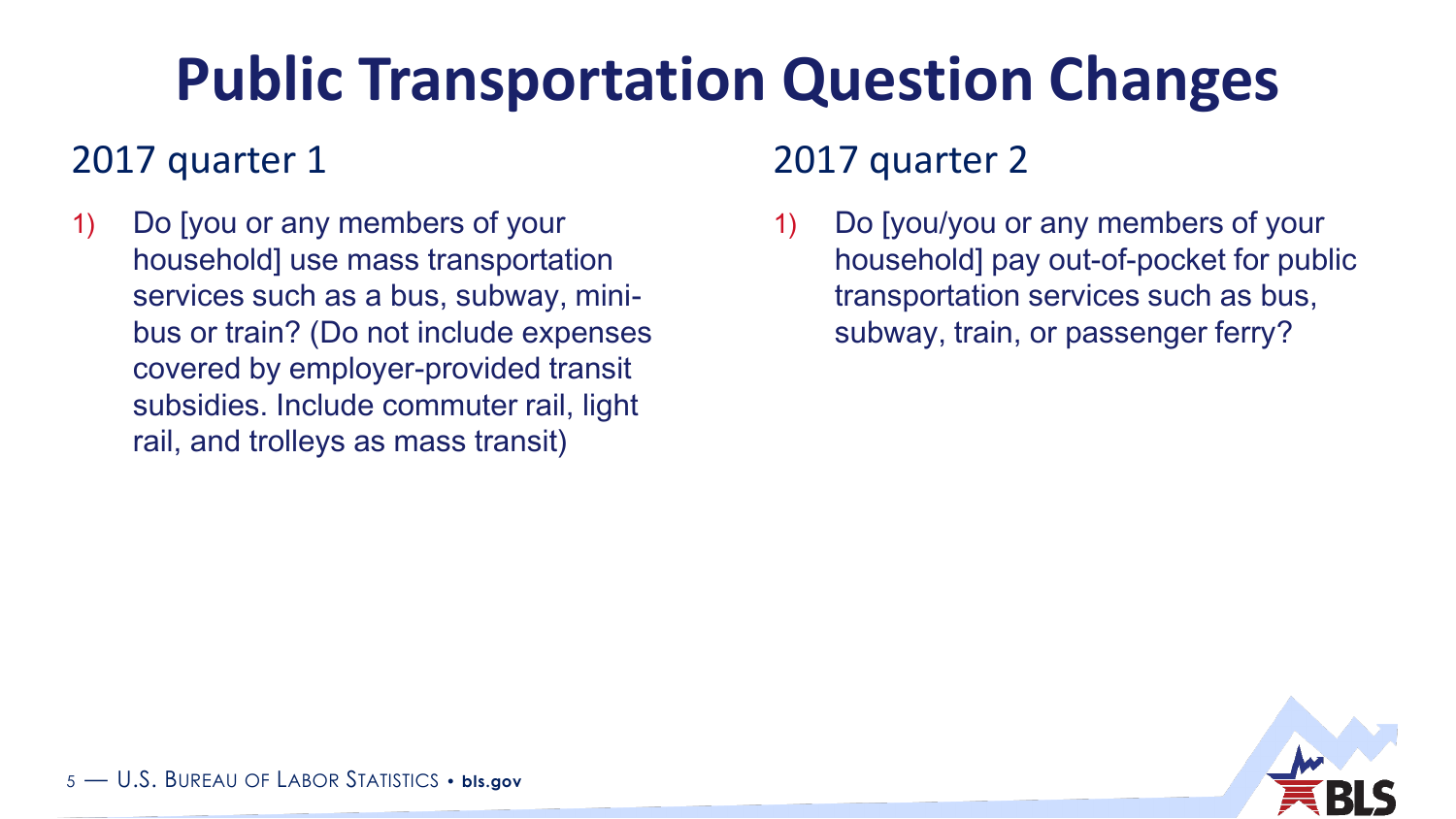# **Public Transportation Question Changes**

## 2017 quarter 1 - No (person) cues 2017 quarter 2 - Person cues

- 1) Do [you or any members of your household] use mass transportation services such as a bus, subway, minibus or train? (Include … Do not include…)
- 2) What is the usual MONTHLY cost to use mass transit to go to - Work?
- 3) What is the usual MONTHLY cost to use mass transit to go to - School?
- 4) What is the usual MONTHLY cost to use mass transit to go to - Other places?

- 1) Do [you/you or any members of your household] pay out-of-pocket for public transportation services such as bus, subway, train, or passenger ferry?
- 2) What are the names of all household members who use mass transit?
- 3) What is [your/NAME's] usual out-ofpocket cost?
- 4) (-Select time period)
	- 1) Day (to Q5)
	- 2) Week
	- 3) Month
- 5) How many days per week usually?

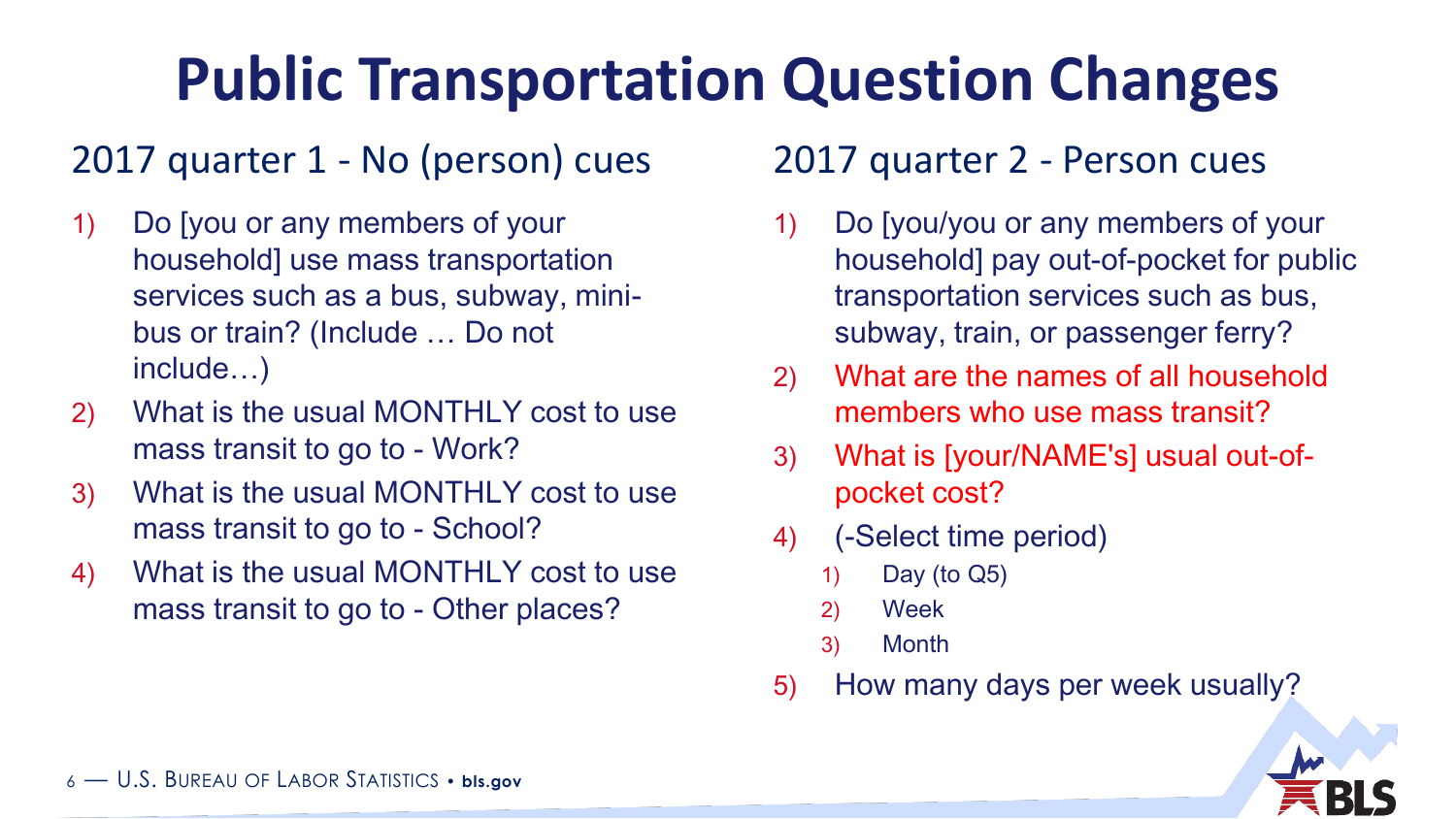## **Findings: Fewer Reporting, but Increased Amounts**

- Overall proportion of HHs reporting (non-subsidized) public transportation expenses declined [not significant]
- Amounts reported (for HHs reporting amount) increased

|         | <b>No Cues (N=495)</b> | Cues ( $N=443$ ) |
|---------|------------------------|------------------|
| $Mean*$ | \$75.13                | \$89.45          |
| Median* | \$40.00                | \$50.00          |

\*Significant difference; Wilcoxon-Mann-Whitney; Z=2.56, Pr>Z = 0.011)

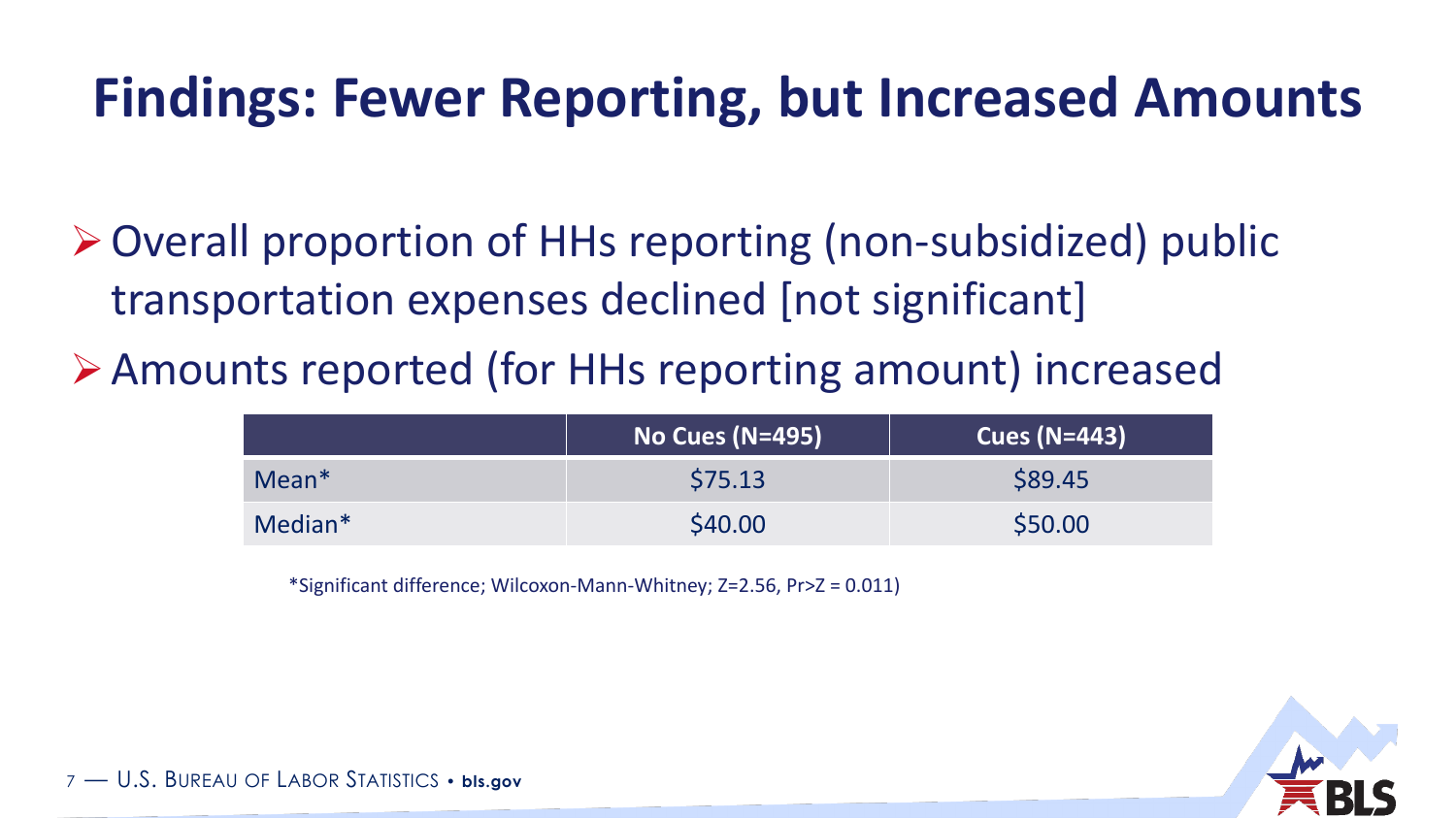## **Findings: Large Change in Amounts for 2+ HHs**

### Multi-member HHs (N=591)



 $\triangleright$  Increase in median amounts from \$50 to \$80

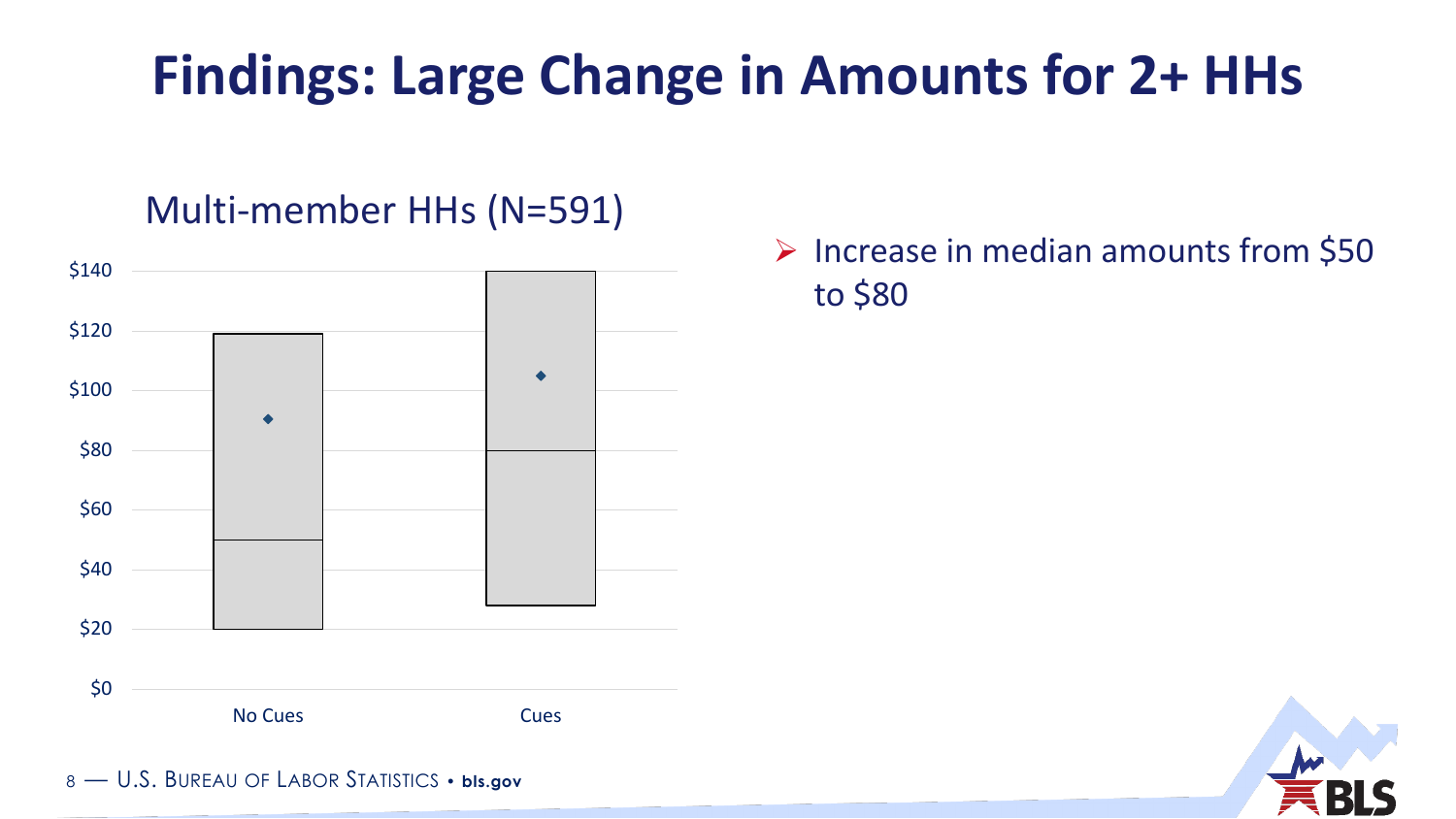## **Findings: Large Change in Amounts for 2+ HHs**

### \$140 \$120  $\bullet$ \$100 ◀ \$80 \$60 \$40 \$20 \$0 No Cues **Cues** Cues

#### Multi-member HHs (N=591)

- $\triangleright$  Increase in median amounts from \$50 to \$80
- $\triangleright$  Within multi-member HHs getting cues (for HHs reporting amount), 36% proxy reported an amount

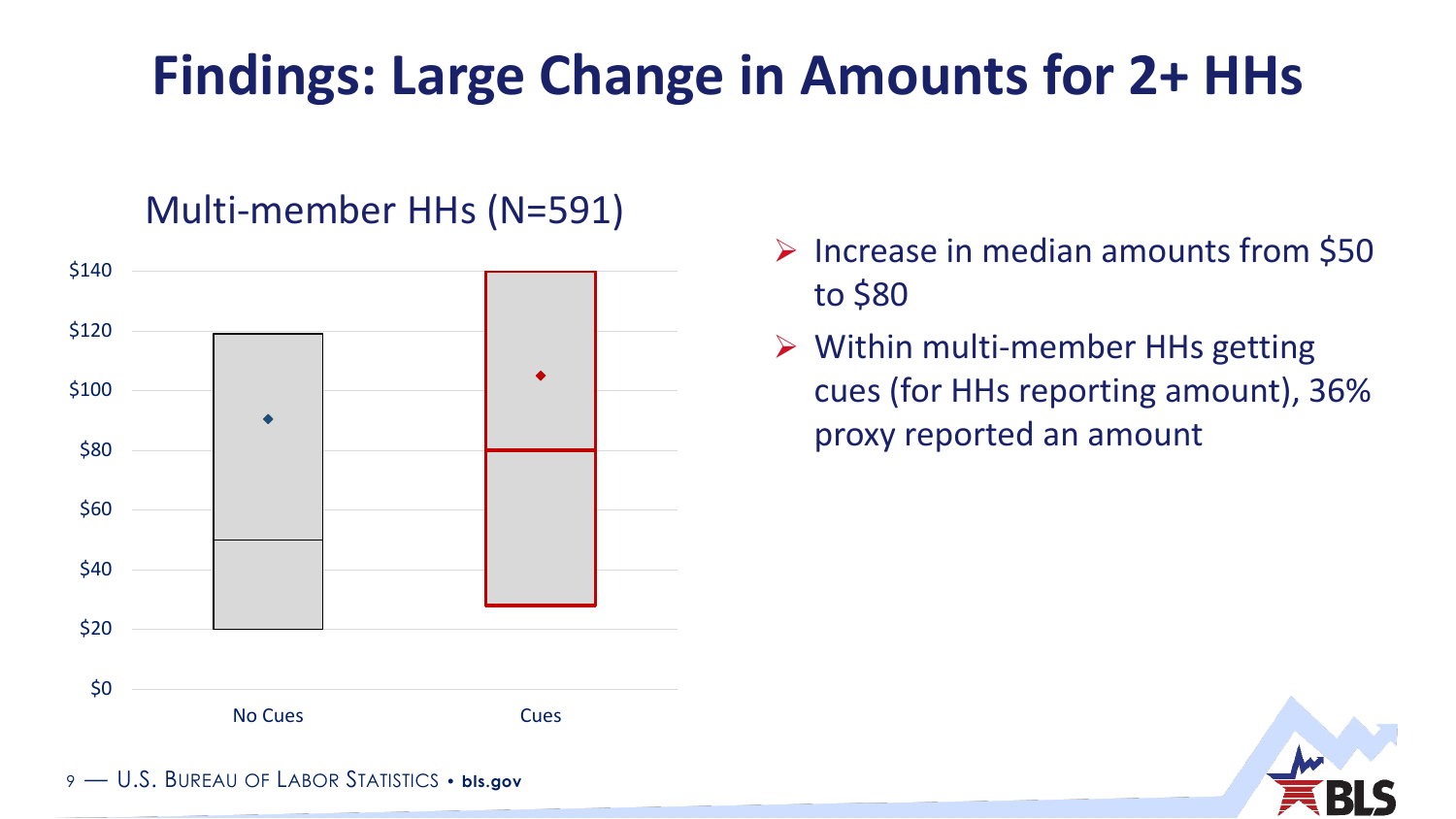## **Findings: Limited Change in Amounts for Single HHs**

### Multi-member HHs (N=591) Single-member HHs (N=347)



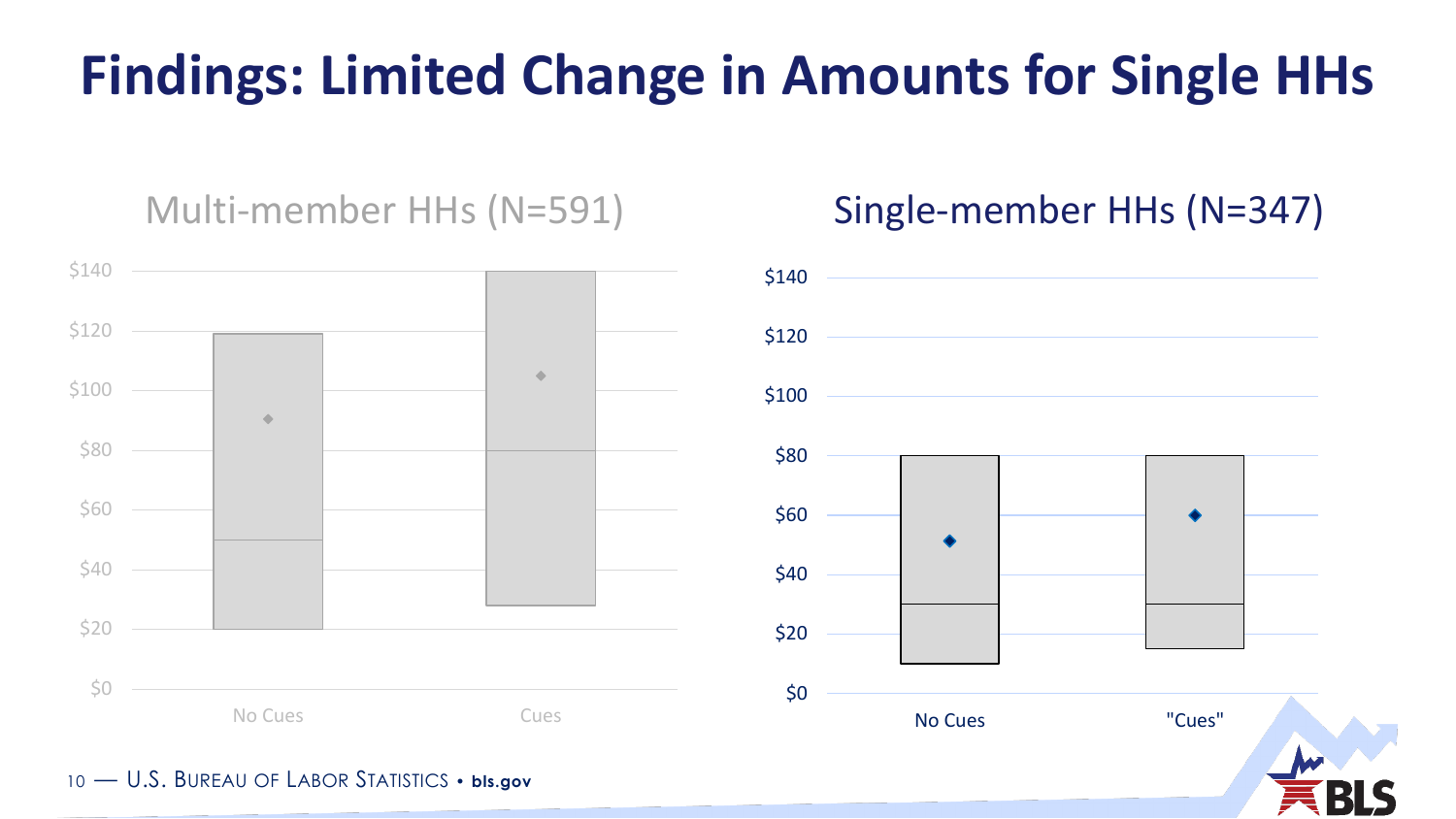# **Summary**

- $\triangleright$  Proportion of HHs reporting any public transportation expense did not change after person cues added to question
- Amounts reported by HHs with expenses significantly higher after person cues added
- $\triangleright$  Examining change in amounts by HH size, increase attributable to higher amounts in HHs with multiple members

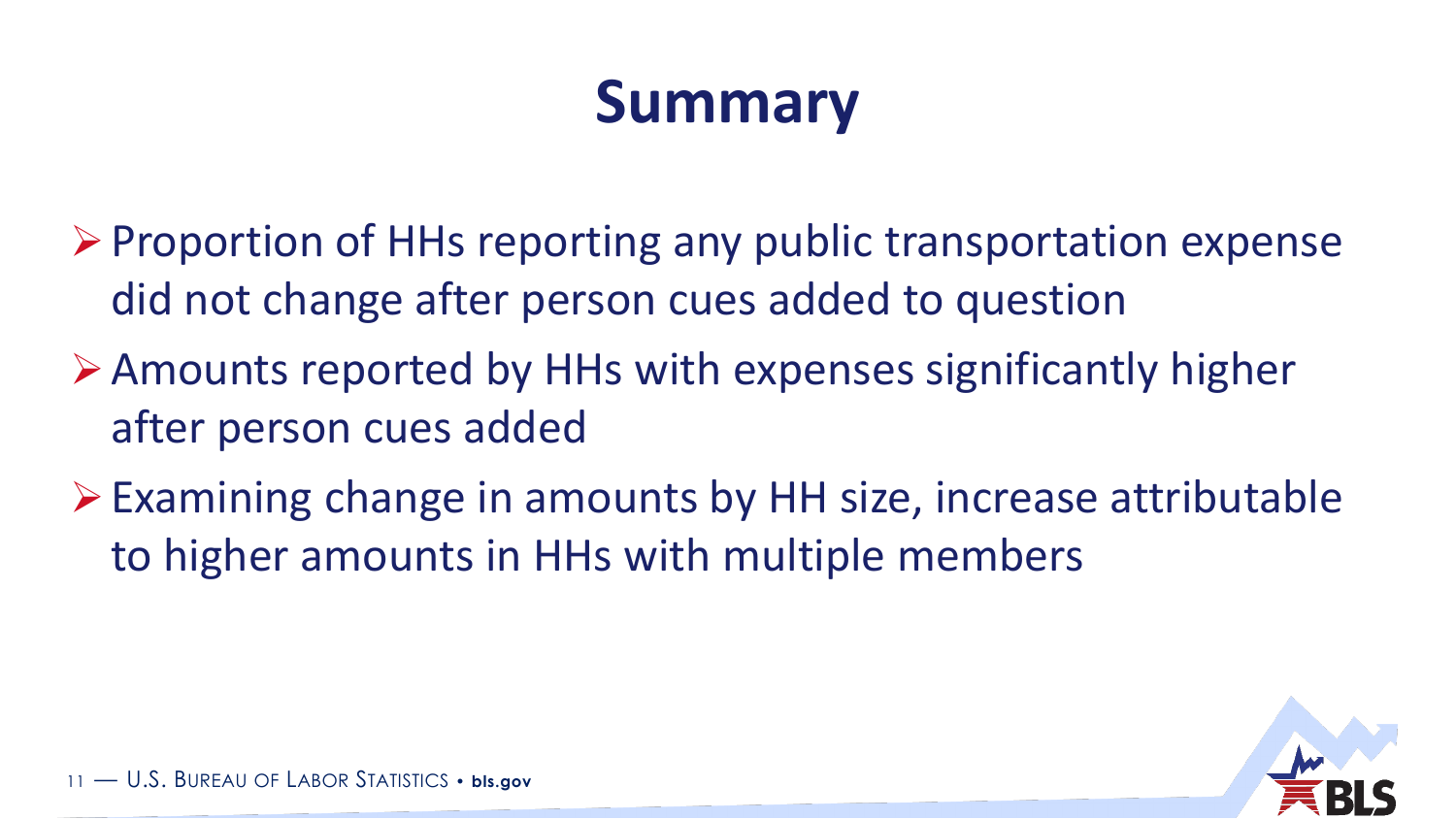# **Conclusion**

Caveats

- Analysis did not control for other factors
- Unclear if increase in amounts reported for others (2+ HHs) led to the overall increase in amounts reported
	- − Proxy reporting was occurring in multi-member HHs

Take Away

 $\triangleright$  Person cues a potential tool to improve accuracy of proxy reporting